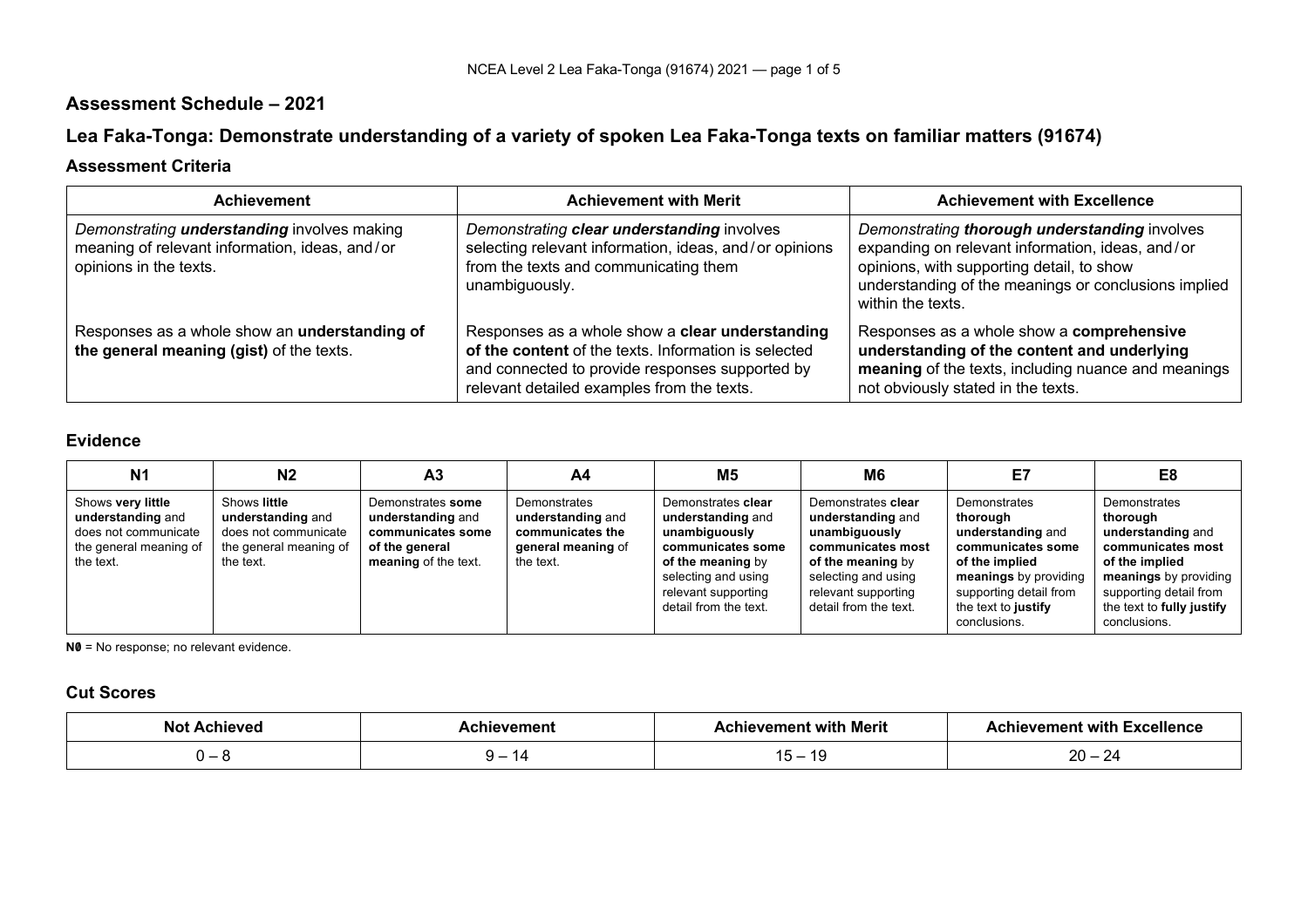#### **Sample Evidence**

What follows is not a complete list of all acceptable responses, nor is it an indication of the exact wording required.

Assessment judgments are based on the level of understanding shown, rather than knowledge of individual lexical items.

Quoting or direct translation alone are not sufficient evidence that the candidate understands the meaning of the text **clearly** or **thoroughly**.

The overall grade for a question must be judged after considering how much of the text as a whole has been understood, and to what depth. Refer to the Evidence statements above.

| <b>Question ONE</b>                                                                                           | <b>Achievement</b>                                                                                       | <b>Achievement with Merit</b>                                                                                                                                                                  | <b>Achievement with Excellence</b>                                                                                                                                                                                                                                                                                                                                                                                                                      |  |  |
|---------------------------------------------------------------------------------------------------------------|----------------------------------------------------------------------------------------------------------|------------------------------------------------------------------------------------------------------------------------------------------------------------------------------------------------|---------------------------------------------------------------------------------------------------------------------------------------------------------------------------------------------------------------------------------------------------------------------------------------------------------------------------------------------------------------------------------------------------------------------------------------------------------|--|--|
| (a) Possible evidence                                                                                         | The candidate must have a statement about each.                                                          |                                                                                                                                                                                                |                                                                                                                                                                                                                                                                                                                                                                                                                                                         |  |  |
| showing understanding<br>of the difference between<br>koka'anga and<br>toulanganga.                           | Toulanganga: Members of the<br>group each contribute sections<br>(lālanga) for the tapa cloth.           | Toulanganga: Each woman prepares two<br>sections (lalanga) to contribute to the<br>making of the tapa cloth for the person<br>who is to take the finished tapa cloth that<br>week.             | Toulanganga: Each of the women in the koka'anga group<br>prepares two sections (lalanga) or more, depending on<br>how many in the group. The sections they contribute must<br>be able to make the complete tapa cloth and that goes to<br>one of the members.                                                                                                                                                                                           |  |  |
|                                                                                                               | Koka'anga: One person prepares<br>everything that is required for the<br>tapa-making session.            | Koka'anga: The person who will own the<br>finished tapa cloth will prepare all the<br>sections needed, as well as other things<br>for making it; for example, preparing the<br>dye.            | Koka'anga: No one in the group contributes any of the<br>things required for the making of the tapa cloth but the<br>person who is going to own it. She does all the<br>preparation herself and the other women will only come to<br>help in the making of the tapa cloth on that day. For<br>example, she will prepare the dye to decorate the tapa<br>cloth, all the sections needed, as well as other relevant<br>items for the tapa-making process. |  |  |
| (b) Possible evidence<br>showing understanding<br>of whether making tapa<br>cloth is easy or not, and<br>why. | Yes, it is hard work, as there is a<br>lot of preparation.<br><b>OR</b>                                  | Yes, it is a lot of work, as you have to start<br>making things two weeks before the<br>actual day of the tapa making, e.g.<br>preparing sections, stencils, and other<br>things.<br><b>OR</b> | Yes, it is a lot of work, as the tapa makers need at least<br>two weeks to prepare for a tapa-making session to<br>ensure all the materials and things are ready on the day.<br>The preparations are time-consuming, e.g. getting the<br>koka juice used for the marking of the kupesi is a lot of<br>work. Moreover, you also need to get the platform for the<br>tapa making ready before the actual day.<br><b>OR</b>                                |  |  |
|                                                                                                               | No, it is not hard work, because<br>when every woman in the group<br>contributes, tapa making is easier. | No, I think it is easy because the woman<br>hosting the tapa making can buy ready-<br>made base sheets (feta'aki) and pay<br>people to help with the preparations.                             | No, there are more than enough women in the group to<br>help and share the responsibilities, especially if you can<br>just buy the base sheets and dyes, and get other people<br>to help with all the preparation.                                                                                                                                                                                                                                      |  |  |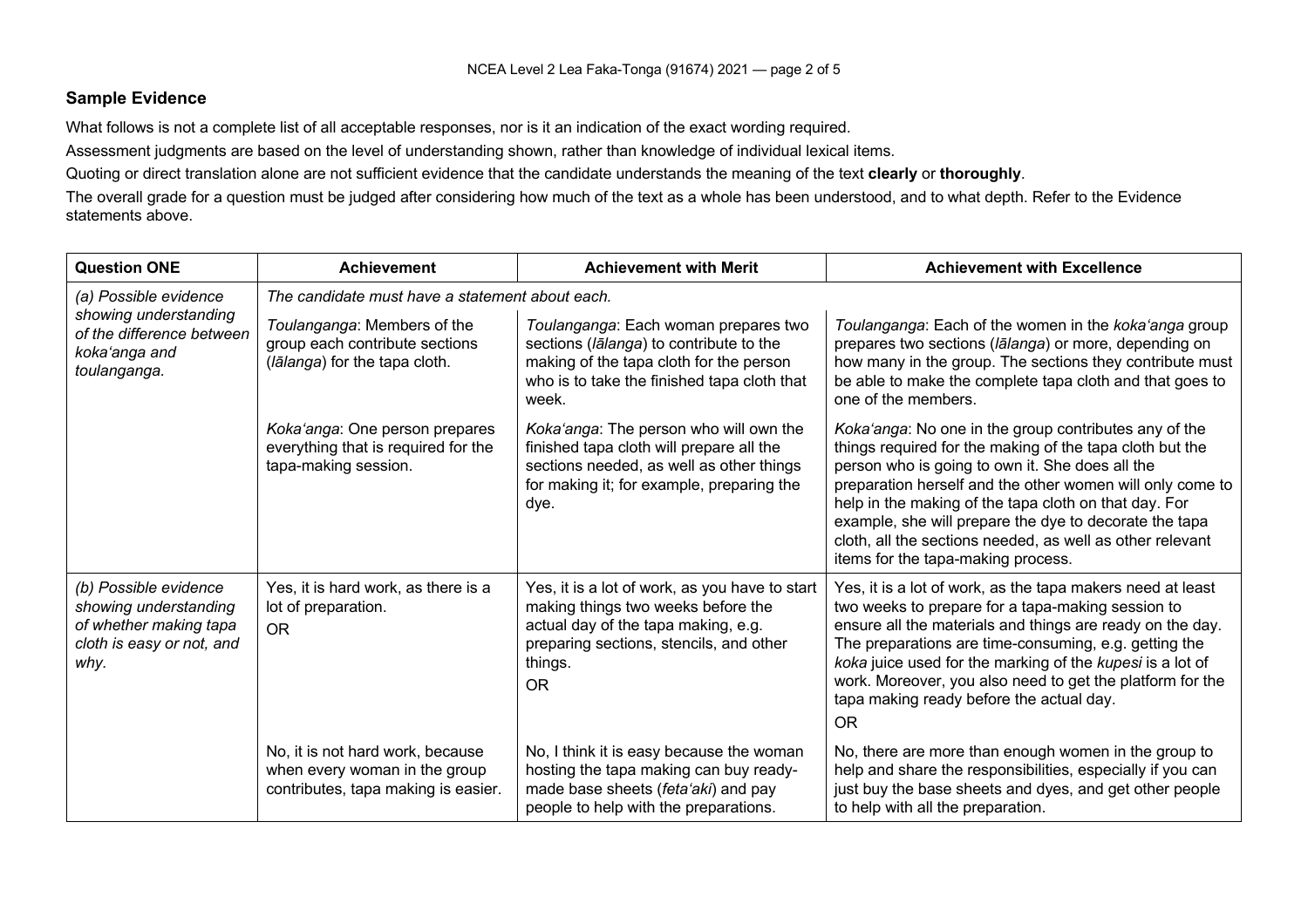| (c) Possible evidence<br>showing understanding<br>of why tapa cloth is<br><i>important to Tongan</i><br>culture and how<br>toulanganga reflects the<br><i>importance of working</i><br>together. |  | Tapa cloth is a Tongan<br>treasure and is very important<br>to Tongans.<br>The process of toulanganga<br>makes it easier for Tongan<br>women to get tapa cloth,<br>especially when they share the<br>responsibilities. | Tapa cloth is very important in Tongan<br>culture as it is a prestigious possession<br>and it is a lot of work to make it. When<br>Tongan women work together in the<br>process of toulanganga, every woman is<br>able to get a tapa cloth because of the<br>help of the rest of the group. | Tapa cloth is one of the most valuable treasures Tongans<br>have. However, obtaining it is difficult because the<br>process of making tapa requires a lot of work. Because<br>of this, Tongan women work together in small groups<br>where they share the preparation of materials for the<br>tapa. This allows every woman in the community to be<br>able to acquire tapa cloth for her family. Sharing<br>responsibilities among all the members of the<br>toulanganga group defines the values of a Tongan<br>community. |
|--------------------------------------------------------------------------------------------------------------------------------------------------------------------------------------------------|--|------------------------------------------------------------------------------------------------------------------------------------------------------------------------------------------------------------------------|---------------------------------------------------------------------------------------------------------------------------------------------------------------------------------------------------------------------------------------------------------------------------------------------|-----------------------------------------------------------------------------------------------------------------------------------------------------------------------------------------------------------------------------------------------------------------------------------------------------------------------------------------------------------------------------------------------------------------------------------------------------------------------------------------------------------------------------|
|--------------------------------------------------------------------------------------------------------------------------------------------------------------------------------------------------|--|------------------------------------------------------------------------------------------------------------------------------------------------------------------------------------------------------------------------|---------------------------------------------------------------------------------------------------------------------------------------------------------------------------------------------------------------------------------------------------------------------------------------------|-----------------------------------------------------------------------------------------------------------------------------------------------------------------------------------------------------------------------------------------------------------------------------------------------------------------------------------------------------------------------------------------------------------------------------------------------------------------------------------------------------------------------------|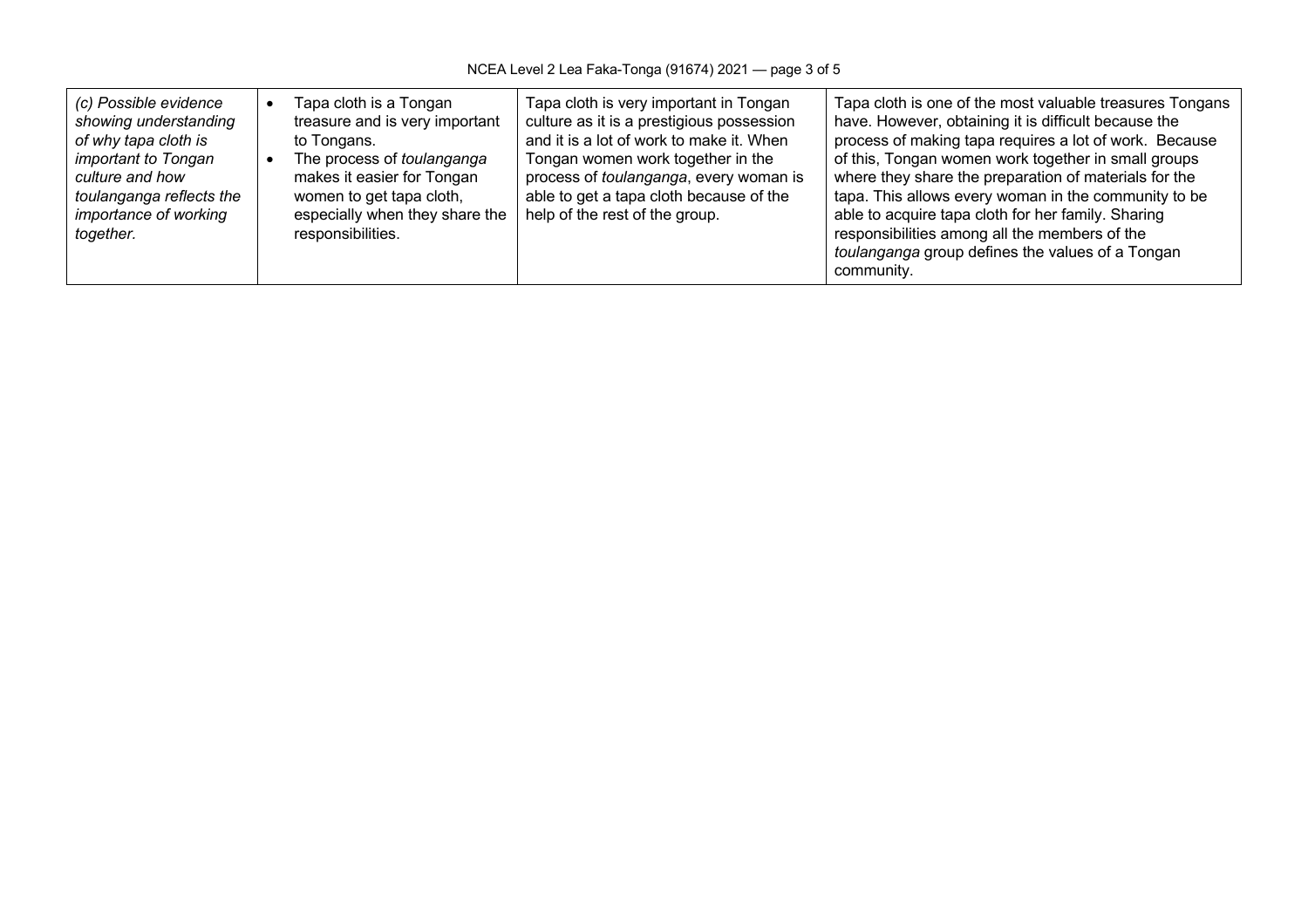| <b>Question TWO</b>                                                                                                                                | <b>Achievement</b>                                                                                                                                             | <b>Achievement with Merit</b>                                                                                                                                                                                                                                                                                                                                                                                                                                                                                                  | <b>Achievement with Excellence</b>                                                                                                                                                                                                                                                                                                                                                                                                                                                                                                                                                                                                                                                                                                                                                                                                                                                                                                                                                                             |  |  |  |
|----------------------------------------------------------------------------------------------------------------------------------------------------|----------------------------------------------------------------------------------------------------------------------------------------------------------------|--------------------------------------------------------------------------------------------------------------------------------------------------------------------------------------------------------------------------------------------------------------------------------------------------------------------------------------------------------------------------------------------------------------------------------------------------------------------------------------------------------------------------------|----------------------------------------------------------------------------------------------------------------------------------------------------------------------------------------------------------------------------------------------------------------------------------------------------------------------------------------------------------------------------------------------------------------------------------------------------------------------------------------------------------------------------------------------------------------------------------------------------------------------------------------------------------------------------------------------------------------------------------------------------------------------------------------------------------------------------------------------------------------------------------------------------------------------------------------------------------------------------------------------------------------|--|--|--|
| (a) Possible evidence<br>showing understanding of<br>Sione and Tina's feelings<br>during the COVID-19<br>lockdown?                                 | Must have a statement about feelings of each                                                                                                                   |                                                                                                                                                                                                                                                                                                                                                                                                                                                                                                                                |                                                                                                                                                                                                                                                                                                                                                                                                                                                                                                                                                                                                                                                                                                                                                                                                                                                                                                                                                                                                                |  |  |  |
|                                                                                                                                                    | • Sione found life difficult during<br>lockdown in Tonga due to<br>people not being able to be<br>together.<br>• Sione was worried about what<br>might happen. | • Sione felt shaken by the lockdown in<br>Tonga that was new to everyone and he<br>thought it was unnecessary because<br>there were no people with the virus.                                                                                                                                                                                                                                                                                                                                                                  | • Sione found it a very difficult time for him and for<br>families. He recognised the efforts to protect people by<br>restricting travel and people being together, but was<br>fearful of what might happen. He was worried about<br>being apart from family if anyone died during that time,<br>and also about the effect on family finances due to lack<br>of tourism.                                                                                                                                                                                                                                                                                                                                                                                                                                                                                                                                                                                                                                       |  |  |  |
|                                                                                                                                                    | • Tina felt that everything in her<br>world was affected and hard.<br>• Tina was happy learning carried<br>on during lockdown.                                 | • Tina found the time was unreal, as she<br>saw the impact on everything she<br>valued in life, e.g. family, church, and<br>school. It was hard to cope with the<br>restrictions.<br>• Tina felt pleased that even though<br>schools were closed, children from<br>primary to high school were able to<br>continue with their learning on online<br>platforms.                                                                                                                                                                 | • This was the first time Tina had gone through a tough<br>time such as this. Families, churches and schools were<br>affected, and this was close to home for her. Having<br>citizens returning to New Zealand being isolated for 14<br>days was a totally new thing, which affected a lot of<br>families and communities. However, the continuous<br>teaching and learning on online platforms provided her<br>with joy seeing her teachers and peers on visual<br>platforms during the teaching and learning<br>opportunities.                                                                                                                                                                                                                                                                                                                                                                                                                                                                               |  |  |  |
| (b) Possible evidence<br>showing understanding of<br>the similiarities and<br>differences in responses<br>to COVID-19 in Tonga<br>and New Zealand. | Both countries went into lockdown<br>and had curfews to ensure people<br>stayed at home to protect them<br>from getting the virus.                             | • Both countries introduced restrictions<br>and curfews to provide a safety net for<br>all the people. Tonga had a curfew,<br>from 8 p.m. to 5 a.m. every day.<br>Schools were also closed for two<br>weeks, whereas New Zealand restricted<br>movement within a small local area.<br>• Both countries found a way to continue<br>the teaching and learning while keeping<br>everyone safe. For example, New<br>Zealand used online learning platforms<br>and provided laptops and internet so<br>students could work at home. | • Action plans in Tonga and New Zealand had<br>restrictions to protect their people from COVID-19. In<br>Tonga, there was an overnight curfew, and in New<br>Zealand, people couldn't travel at all, except to buy<br>food, and even then they had to keep distant from<br>others, queue, and wear masks outside the home.<br>• Tonga had to make these strict decisions knowing<br>closed borders would hurt the Tongan economy, with<br>no tourism and many Tongans being reliant on<br>overseas money.<br>• Flights into Tonga were only from Fiji and New Zealand<br>for medical supplies or professionals coming to help,<br>not for Tongan citizens. Citizens could return to New<br>Zealand, but had to isolate for 14 days.<br>• Group gatherings were restricted in both countries, too.<br>In Tonga, the maximum was 50 people, but in New<br>Zealand, only 10. Restrictions meant people were not<br>able to see their families, but it was for a good cause<br>and that was for the safety of all. |  |  |  |